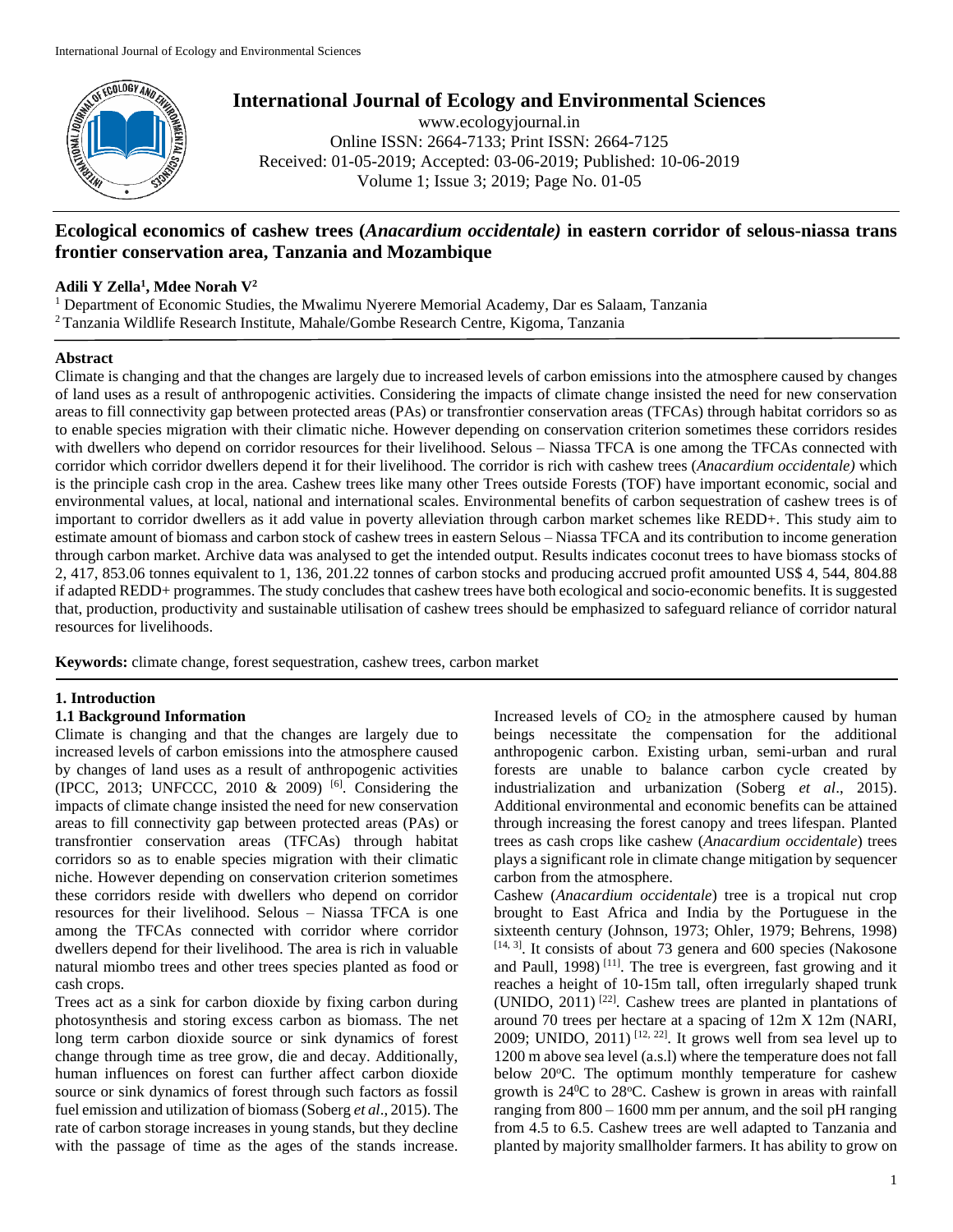poor soils and can be intercropped with food crops (maize, cassava, groundnuts etc). Cashew farm management practices consist of weeding, pruning and spraying pesticides and fungicides (NARI, 2009; UNIDO, 2011)<sup>[12, 22]</sup>. The crop is best adopted to the Southern region of Tanzania (Mtwara, Lindi and Ruvuma), Coast, Dar es salaam, and Tanga regions (Shomari, 2000; NARI, 2009; Orwa et al., 2009, Masawe et al., 2013)<sup>[18, 12,</sup> 12, 15, 10] .

Cashew (*Anacardium occidentale*) trees like many other Trees outside Forests (TOF) have important economic, social and environmental values, at local, national and international scales. The products from cashew trees that are traded on international market and give foreign earnings to the nation economy as well as to the farmers are raw nuts, cashew kernel and Cashew nut shell liquid oil (CNSL) while cashew apple are consumed locally in Tanzania (World Bank, 1989; UNIDO, 2011; Mlagalila, 2016) [22, 5]. Cashew apples can be processed into juice, fresh and dried fruit, jams, wines, candies and animal feed made out of waste products of cashew apple (UNIDO, 2011; Masawe *et al*., 2013; Pinho *et al.*, 2010; Mlagalila, 2016)<sup>[22, 10, 15, 17]. Furthermore,</sup> cashew trees can add income to smallholder famers through carbon market by adapting REDD+ (Reducing Emissions from Deforestation and forest Degradation and the role of conservation, sustainable management of forests and enhancement of carbon stocks) strategies.

Quantifying cashew trees biomass and volume may be important for several reasons. Quantification of amounts of biomass, and subsequently C, is presently an important component in the REDD+ initiative. REDD+ is a system of financing mechanisms and incentives aiming at mitigating climate change by reducing deforestation and forest degradation. Participating countries in REDD+ projects are required to produce accurate estimates for their forest C stocks and changes through robust Measurement, Reporting and Verification (MRV) schemes. The assessment of REDD+ is done by comparing current rate of deforestation and forest degradation against established historical rate known as Reference Emission Level (REL)/Reference Levels (RL). The estimation of REL or RL utilises biomass models. Quantification of biomass is also essential for issues related to energy production (fuelwood and charcoal production) in conventional forest and trees species management planning (Malimbwi *et al.,* 2018, Angelsen *et al.*, 2012 & 2011)<sup>[9, 2]</sup>.

## **1.2 Problem Statement**

Tanzania has completed her National Forest Inventory (NFI) popularly known as NAFORMA (URT, 2015). The major tree variables measured were diameter at breast height (dbh) and total tree height (ht). Using appropriate biomass and volume models, these variables have been used to estimate single tree biomass and volume. The single tree biomass and volume estimates are usually further projected to stand average values in terms of biomass or volume per ha for different biomes. Knowing the extent of the biomes in ha, the total biomass or volume of each biome can be estimated and aggregated into district, regional and finally national estimates. The stand volume estimates are the basis for forest and trees species management purposes such as assessment of growing stock, timber valuation, selection of forest areas for harvests, for growth and yield studies and hence achieving sustainable forest and trees species management. The biomass is further converted into  $C$  and  $CO<sub>2</sub>$  and hence enabling the estimation of REDD+.

However, cashew trees have potential to sequester atmospheric carbon dioxide and therefore qualify for carbon trading mechanisms such as REDD+. Yet, this opportunity still unexploited to smallholder farmers of cashew trees residing in eastern corridor of Selous-Niassa TFCA. The present paper is an attempt to evaluate the contribution of cashew (*Anacardium occidentale)* trees in biomass and carbon store and its role in increasing income of small scale farmers in eastern corridor of Selous-Niassa TFCA through carbon market.

## **1.3 Objectives**

## **1.3.1 Main objective**

The overall objective of this study was to evaluate amount of biomass and carbon stock of cashew (*Anacardium occidentale)* trees in eastern corridor of Selous-Niassa TFCA

## **1.3.2 Specific objectives**

Specifically the study intends to:

- 1. estimate amount of biomass stock of cashew trees in eastern corridor of Selous-Niassa TFCA
- 2. estimate amount of carbon stock of cashew trees eastern corridor of Selous-Niassa TFCA
- 3. estimate amount of profit to be accrued from carbon market of cashew trees eastern corridor of Selous-Niassa TFCA

## **2. Materials and methods**

#### **2.1 Materials**

#### **2.1.1 Description of the Study Area**

The study was carried out in eastern Selous-Niassa TFCA with an area of 1, 462, 560 hectares called Selous-Niassa wildlife corridor (SNWC) which extends across southern Tanzania into northern Mozambique between  $10^0$ S to  $11^0$  40'S with north-south length of 160 to 180 km (Figure 1). SNWC comprises of two parts, western part (administratively passes in Namtumbo and Tunduru Districts of Ruvuma regions in southern Tanzania) and eastern part (administratively passes in Liwale, Nachingwea, Masasi, and Nanyumbu Districts). This study concentrated in eastern part. In eastern SNWC, migration of elephants, buffalos and zebras has been observed (Pesambili, 2003; Ntongani *et al*.,  $2007$ )<sup>[16, 13]</sup>. The study area comprise wildlife management areas (WMAs) bordering Selous, Msanjesi and Lukwika-Lumesule game reserves (MAGINGO WMA, NDONDA and MCHIMALU proposed WMAs respectively) which are within Liwale, Nachingwea/Masasi and Nanyumbu Districts respectively.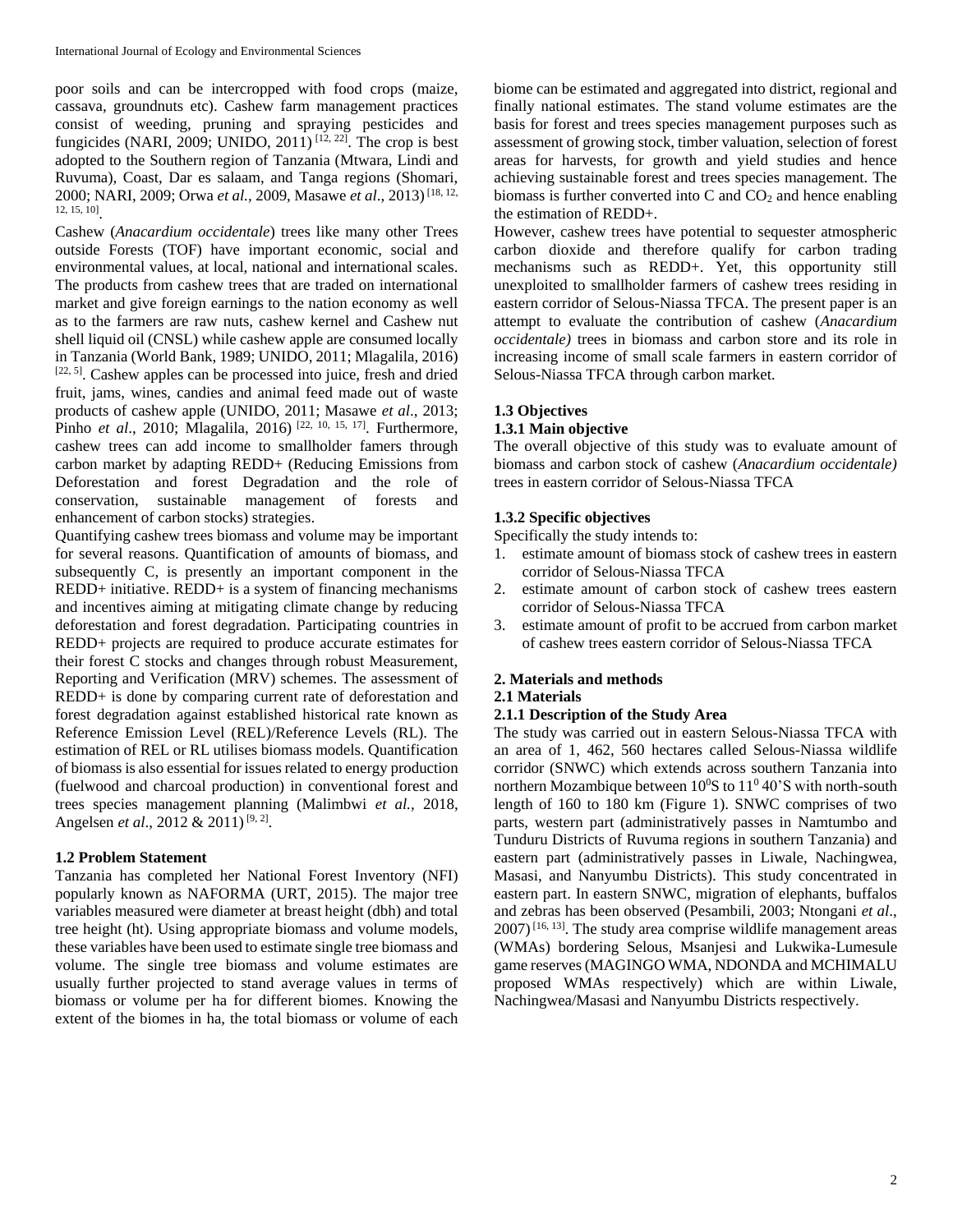

**Fig 1:** The Map of the study area

#### **2.2 Methods**

Existing archive data on amount of land occupied by cashewnut crops, number of cashewnut trees, and average sizes were used in this study.

#### **2.2.1 Data analysis**

## *To estimate amount of biomass stock of cashewnut trees in eastern corridor of Selous – Niassa TFCA*

Tree biomass was determined as a product of respective component fresh weight and DF-ratio. AGB (Above ground biomass) and BGB (Below ground biomass) were computed by summing the biomass of all above and belowground components respectively). Volume was estimated using formulas developed by Zahabu *et al*. in Malimbwi *et al.* (2018) [9] and Mlagalila  $(2016)^{[5]}$ .

Allometric models for predicting total AGB and BGB for cashew trees (comprise stems, branches, leaves and twigs). Total volume models were adopted from Zahabu *et al*. in Malimbwi *et al.*  $(2018)^{9}$  and Mlagalila (2016)<sup>[5]</sup> as follows:

**Table 1:** Biomass models for cashew trees

| <b>Component</b> | Model                                     |
|------------------|-------------------------------------------|
| AGB              | $B = 0.8450 \times (dbh^2) 0.8873$        |
| <b>BGB</b>       | $B = 0.09287 \times (dbh^2)^{0.9394}$     |
| Stem-branches    | $B = 0.0951 \times$ dbh <sup>2.2622</sup> |

 $\overline{B}$  = biomass (kg), dbh = diameter at breast height (cm)

**Table 2:** Volume models for cashew trees

| Component                                                 | Model                               |  |
|-----------------------------------------------------------|-------------------------------------|--|
| Stem-branches                                             | $V = 0.0000001 \times$ dbh $2.6044$ |  |
| V = volume $(m^3)$ , dbh = diameter at breast height (cm) |                                     |  |

Cashew trees sizes with dbh 1.3 m. For cashew trees, dbh explained a lot of variation in biomass and volume compared with other trees species where height explained much of the variation. According to Mlagalila (2016)<sup>[5]</sup>, eastern corridor of Selous  $-$ Niassa TFCA have average biomass estimates for total tree biomass of  $34.41 \pm 4.96$ tC/ha and total carbon stock was estimated to be 16.17±2.33tC/ha as summarized in Table 3.

**Table 3:** Cashew farms mean structure, total volume, biomass, and carbon stocks

| Stocking (N)<br>stems/ha | <b>Basal Area</b><br>(G)<br>$m^2/ha$ | <b>Volume</b><br>(V<br>$m^3/ha$ | <b>Total</b><br><b>Biomass</b><br>t/ha | <b>Total</b><br>Carbon<br>t/ha |
|--------------------------|--------------------------------------|---------------------------------|----------------------------------------|--------------------------------|
| .68                      | 5.15                                 | 48.88                           | 34.41                                  | 16.17                          |

## **To estimate amount of carbon stock of cashewnut trees in eastern corridor of Selous – Niassa TFCA**

Amount of carbon stock of coconut trees computed following NAFORMA methodology (URT, 2015) as follows:

Carbon (tons/ha) = Biomass  $x$  0.47

According to Mlagalila (2016)<sup>[5]</sup>, eastern corridor of Selous – Niassa TFCA contains average of 50 cashew trees in one hectare (50 trees/ha) therefore average carbon stock per cashew tree can be estimated as follows:

Carbon (tons/coconut tree) = Biomass  $x$  0.0094

## **To estimate amount of profit to be accrued from carbon market of cashewnut trees in eastern corridor of Selous – Niassa TFCA**

The estimation calculations adopted Lobora *et al.* (2017) methodology of the standard carbon market is US\$ 4 per ton if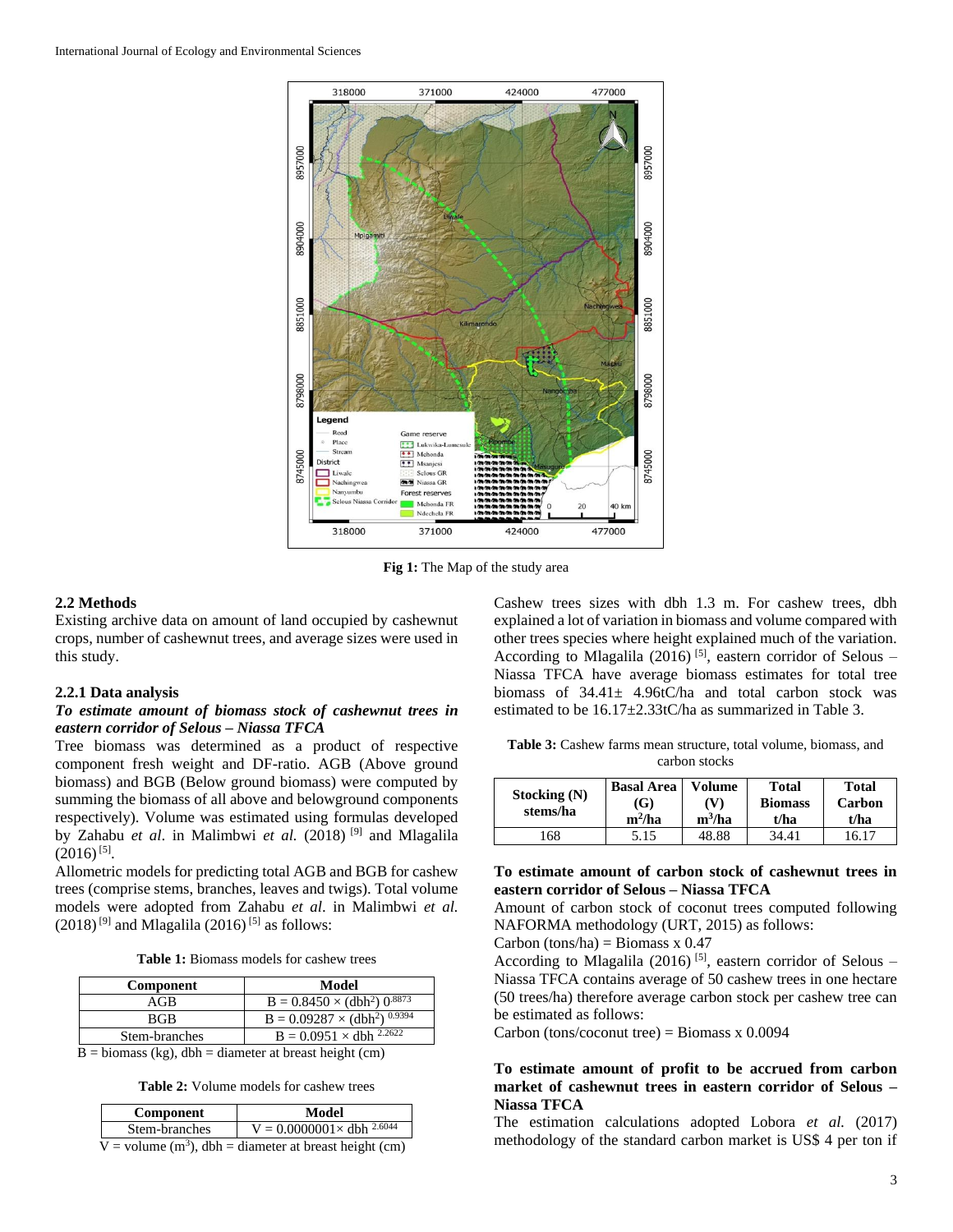REDD+ is implemented. This methodology employed to estimate amount of money that can be accrued by smallholder famers of cashewnut trees in eastern corridor of Selous – Niassa TFCA.

#### **3. Results and Discussion**

## **3.1 Amount of biomass stock of cashewnut trees in eastern corridor of Selous – Niassa TFCA**

Results in Table 4 reveals that, cashewnut trees in eastern corridor of Selous – Niassa TFCA has biomass stock of 2, 417, 853.06 tonnes. Individual coconut tree has an average of 688.2 kg of biomass. This results necessitate strengthen of cashew trees production and productivity due to its contribution in climate change mitigation and socio-economic welfare of smallholder famers of cashew trees.

**Table 4:** Biomass stock of cashewnut trees in eastern corridor of Selous – Niassa TFCA

| Total farm land (ha) | Volume $(m^3)$ | Total biomass stock (t) |
|----------------------|----------------|-------------------------|
| 70.266               | 3.434.602.08   | 2.417.853.06            |

## **3.2 Amount of carbon stock of cashewnut trees in eastern corridor of Selous – Niassa TFCA**

The results in Table 5 revealed that cashewnut trees in eastern corridor of Selous – Niassa TFCA have total carbon stock of 1, 136, 201.22 tonnes. Sustainable cropping and utilization of these trees is a climate change mitigation measure. Therefore, it is important to encourage farmers through training on various agronomical practices so as to increase production. Additionally, production factors such as fertilizers and extension service are supposed to be positively encouraging in the as emphasized much by Mlagalila (2016)<sup>[5]</sup>.

Table 4: Carbon stock of cashewnut trees in eastern corridor of Selous – Niassa TFCA

| Total farm land (ha) | Volume $(m^3)$ | Total carbon stock (t) |
|----------------------|----------------|------------------------|
| 70.266               | 3.434,602.08   | 1, 136, 201, 22        |

**3.3 Amount of profit to be accrued from carbon market of cashewnut trees in eastern corridor of Selous – Niassa TFCA** Table 6 indicates average amount of money which should be accrued through carbon market by smallholder famers of cashew trees in eastern corridor of Selous-Niassa TFCA if adopted REDD+ strategy. The average accrued amount of money for individual cashew tree in carbon market is US\$ 2.29 (TZS 2, 978.28). This results emphasize improvement in production and productivity of cashew trees so that the accrued benefits can offset production cost resulting to improvement of livelihoods of eastern corridor of Selous-Niassa TFCA.

**Table 6:** Accrued profit of cashewnut trees in eastern corridor of Selous – Niassa TFCA

| (ha)   | Total farm land   Total carbon stock  <br>(t) | <b>Total carbon stock</b><br>(US\$) |
|--------|-----------------------------------------------|-------------------------------------|
| 70.266 | 1, 136, 201                                   | 4, 544, 804.88                      |

#### **4. Conclusion and Recommendations 4.1 Conclusion**

This study estimated amount of biomass and carbon stocks of cashew (*Anacardium occidentale*) trees in coastal areas of Tanzania. The findings have revealed that there are 2, 417, 853.06 tonnes of biomass equivalent to 1, 136, 201.22 tonnes of carbon stocks in cashew trees of eastern corridor of Selous-Niassa TFCA. Furthermore, the carbon market can produce average total amount of US\$ 4,544,804.88. Therefore strengthening cashew trees production and productivity add extra environmental and socio-economic values as climate change mitigation strategy and income generating activity through carbon trade if adapted REDD+ programme. These will reduce encroachment of corridor habitat and allow mobility of wildlife species in different patches for adaptation purposes due climate change in core protected areas or migration while maintaining ecological, biological and ecosystem parameters.

## **4.2 Recommendations**

The study provides the following recommendations for sustainable production, productivity, and utilization of cashew (*Anacardium occidentale*) trees in eastern corridor of Selous-Niassa TFCA:

- The government and smallholder farmers of cashew trees should include these tree species into REDD+ scheme
- The government should provide fund for more scientific research on cashew trees production and productivity
- The government with cashew trees farmers should rehabilitate all old trees, apply fertilizers, weeding, and pest management
- The government should provide extension services to cashew trees farmers so that the benefits can offset production cost.
- The government should negotiate with local, regional and international organizations on adding the price of carbon per ton so as to stimulate trees production and sustainability of carbon sequestration.

## **5. References**

- 1. Angelsen A. Analysing REDD+: challenges and choices. Bogor, Indonesia: Center for International Forestry Research, 2012, 1-426.
- 2. Angelsen A, Boucher D, Brown S, Merckx V, Streck C, Zarin D, *et al*. Modalities for REDD+ Reference Levels: Technical and Procedural Issues. Meridian Institute, 2011.
- 3. Behrens P. About the spacing of cashew nut trees. Proceedings of International Cashew and Coconut Conference. 1997, Dar es Salaam, Tanzania, 1998, pp. 48- 52.
- 4. Behrens R. Cashew as an Agroforestry Crop: Prospects and Potential. Tropical Agriculture Weikersheim, Margraf, 1998, 19pp.
- 5. Mlagalila HE Assessment of Volume, Biomass And Carbon Stock of Cashewnuts Trees in Liwale District, Tanzania. A dissertation submitted in partial fulfillment of the requirements for the degree of master of science in management of natural resources for sustainable agriculture of Sokoine university of agriculture. Morogoro, Tanzania, 2016, 71pp
- 6. IPCC. Summary for Policymakers In: Stocker TF, Qin D, Plattner G-K, Tignor M, Allen SK, Boschung J, et al., editors. Climate Change 2013: The Physical Science Basis Contribution of Working Group I to the Fifth Assessment Report of the Intergovernmental Panel on Climate Change, 2013.